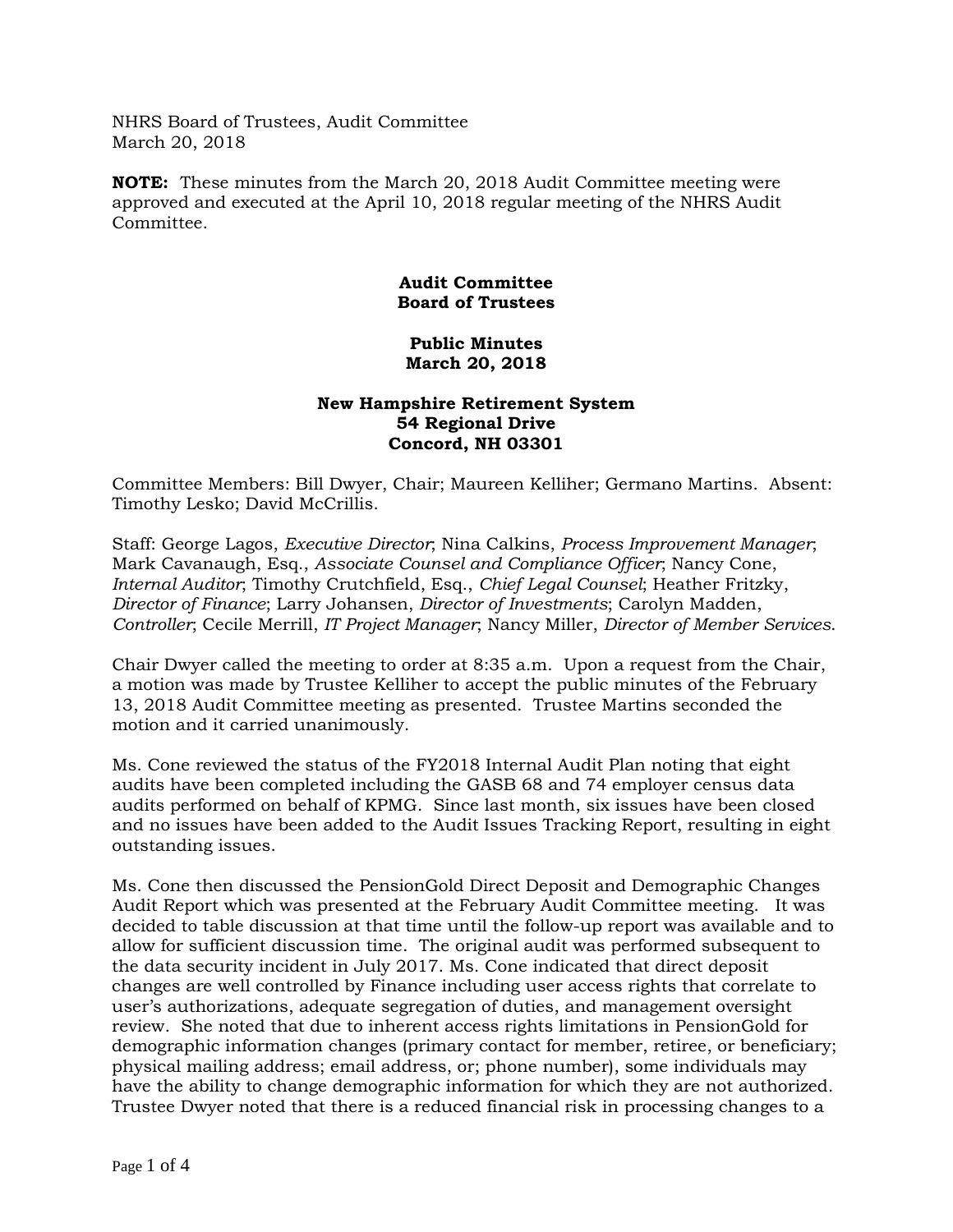member as opposed to changes for a retiree who is receiving monthly benefit checks. Trustee Kelliher added that there is a higher sensitivity with retirees. Currently, if a staff member is authorized to change any of the following information: address, phone, contact or email, he/she has the ability to change all of those demographic fields. Ms. Merrill indicated that a request has been submitted to LRS, the vendor for PensionGold (PG), to develop a system enhancement that will allow for individual permissions for each of the individual demographic change fields and a cost estimate of approximately \$5,000 has been provided, noting that this customization would have also been required if PG version 3 were the operating system. Trustee Kelliher expressed the view that any additional protections that can be provided would be very helpful. The Committee agreed that staff should move forward with the enhancement.

Ms. Cone indicated that the Member Services Administrative Assistant performs a limited monthly review of demographic changes, with exceptions being reported to management. Additional controls have been instituted in PensionGold whereby a letter is sent to both the new and former address of any member or retiree when a change of address is requested, however the request to send the verification letter must be initiated by the individual who processed the change, which is another control weakness. Staff will discuss with LRS the possibility of automating this process so that letters are triggered immediately upon the change, with no additional action required by the staff member.

Ms. Fritzky discussed the transition of external audit services from KPMG to Plante Moran. Plante Moran will meet with KPMG in Boston in April to launch the transition and will also schedule a visit to NHRS at the same time for an audit kick-off meeting.

Trustee Dwyer noted that there were no matters requiring non-public session and the Committee members agreed.

As part of the meeting this morning, a joint meeting of the Audit and Governance Committees had been scheduled for the discussion of the Pension Administration System Evaluation (PASE) project. However, the Governance Committee was unable to convene a quorum; therefore the Audit Committee proceeded with its own discussion and evaluation of the PASE project. An informational binder was developed and presented to the Committee members. The binder will also be provided to the entire Board of Trustees. Mr. Lagos described the information presented in the binder including comparing the estimated project costs of upgrading to version 3 (PGV3) versus the cost of the current maintenance, support, and enhancements for version 2 (PGV2). Although staff would like to begin the project in January 2019, he indicated that there are several factors affecting timing, including the engagement of LRS and the state's administrative budget process. Mr. Lagos would like to have these factors addressed prior to obtaining the Board vote. Trustee Dwyer described considerations regarding the state budgeting process and engaging LRS; noting that the NHRS budget is not supported by the state's general fund and is handled differently than general funded executive branch state agencies.

Richard Gustafson, Ph.D., Board Chair and member of the Governance Committee, entered the meeting at 9:20 a.m. and the discussion of PASE continued.

Marty Karlon, *Public Information Officer*, joined the meeting at 9:30 a.m.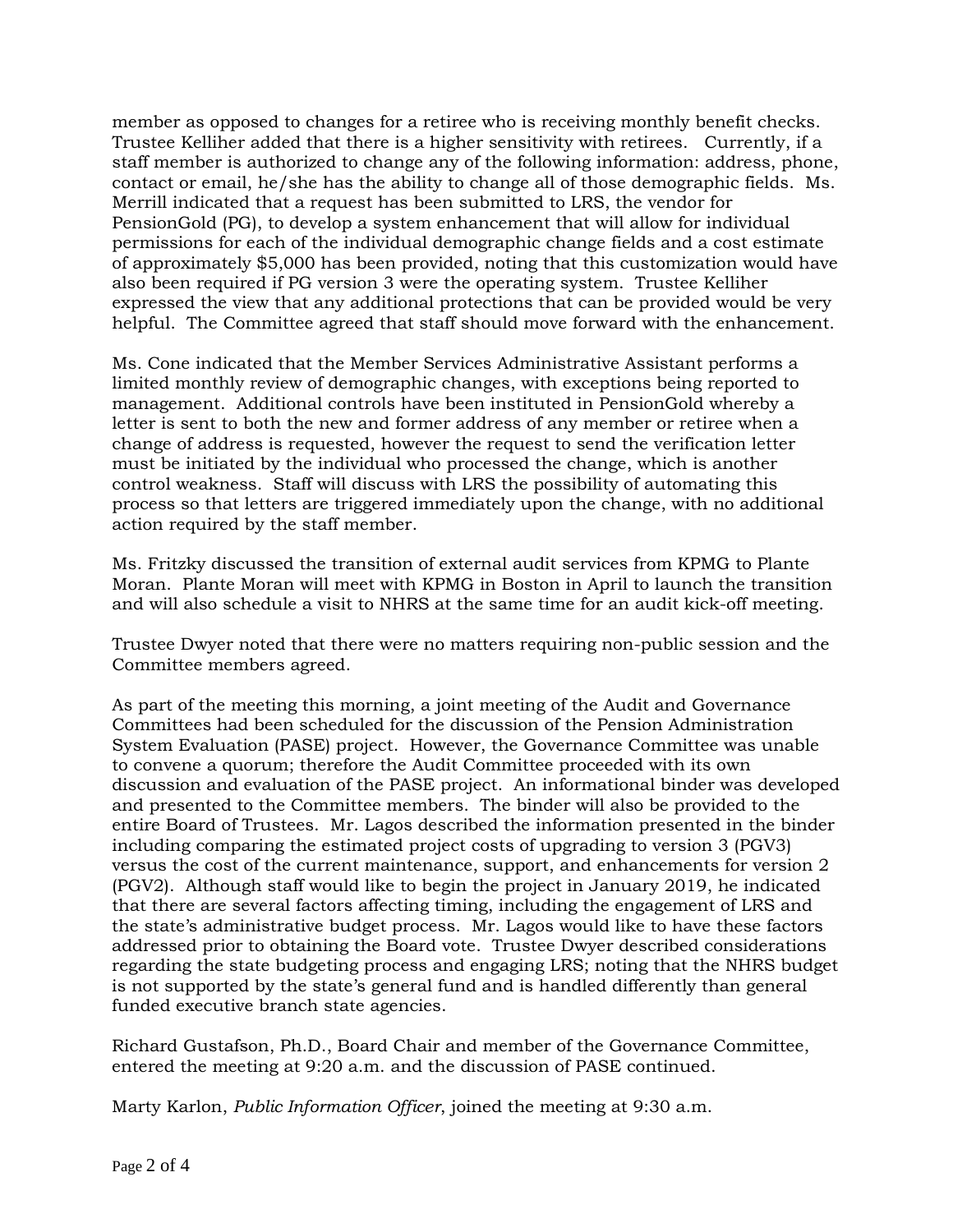Mr. Lagos then walked the Trustees through the PensionGold Version 3 Project Plan Proposal Binder. Tabs 12-14 are background and due diligence information including feedback from other state retirement systems that have recently or are in the process of a pension administration upgrade or conversion. Most engaged a third party to manage the project to varying degrees and all indicated that adequately staffing the project with dedicated staff was a key to success. He also reviewed the proposed timeline and discussed the importance of bringing in additional staff at the start of the process in order to free up existing staff who will be dedicated to the project. It is not yet known if these positions would be integrated into the organization at the completion of the project if approved by the Board. The draft RFP for Pension Administration Project Oversight and Consulting was reviewed. The consultant will function at a high level to assist with contract negotiations and pricing, assist with development of a project plan, provide oversight project management, and be available for consulting and advice as warranted.

Mr. Lagos then reviewed the 10 year estimated annual costs to operate PGV2, including software maintenance and support, and potential system enhancements needed to strengthen controls and increase efficiencies. These costs include an assumption that LRS will continue to support PGV2, which operates on an older technology platform. He commented that there is no indication that LRS will discontinue support for this older version of the product. Trustee Kelliher inquired as to how many of LRS's clients are on PGV2. Ms. Merrill responded that there are currently 16; however, that number is declining.

Mr. Lagos reviewed the various licensing, support, and implementation cost options for upgrading to PGV3. It is anticipated that there will be a four year implementation phase with a one year warranty period after the go-live date. The Committee discussed the various options including the implementation costs. Trustee Kelliher indicated that the longer the upgrade is postponed the costlier and more difficult it will be, as PGV2 is built on old technology and the system is cumbersome and inefficient. She also noted that significant costs would be incurred to implement system enhancements for PGV2 in order to strengthen controls and increase efficiencies, some of which are built into PGV3. Post implementation, the ongoing maintenance, support, and operating costs of PGV3 and PGV2 are very similar.

Although not requested, Trustee Dwyer recommended that the Audit Committee vote on the recommendation to upgrade to PGV3, with the Governance Committee voting at a later time. Committee members agreed.

Upon request from the Audit Committee Chair, a motion was made by Trustee Martins to recommend to the full Board that it approve staff's recommendation to move forward with upgrading from PensionGold Version 2 to PensionGold Version 3, as presented today, subject to subsequent approval from the Governance Committee and successful contract negotiations. Trustee Kelliher seconded the motion and it carried unanimously.

No further business came before the meeting.